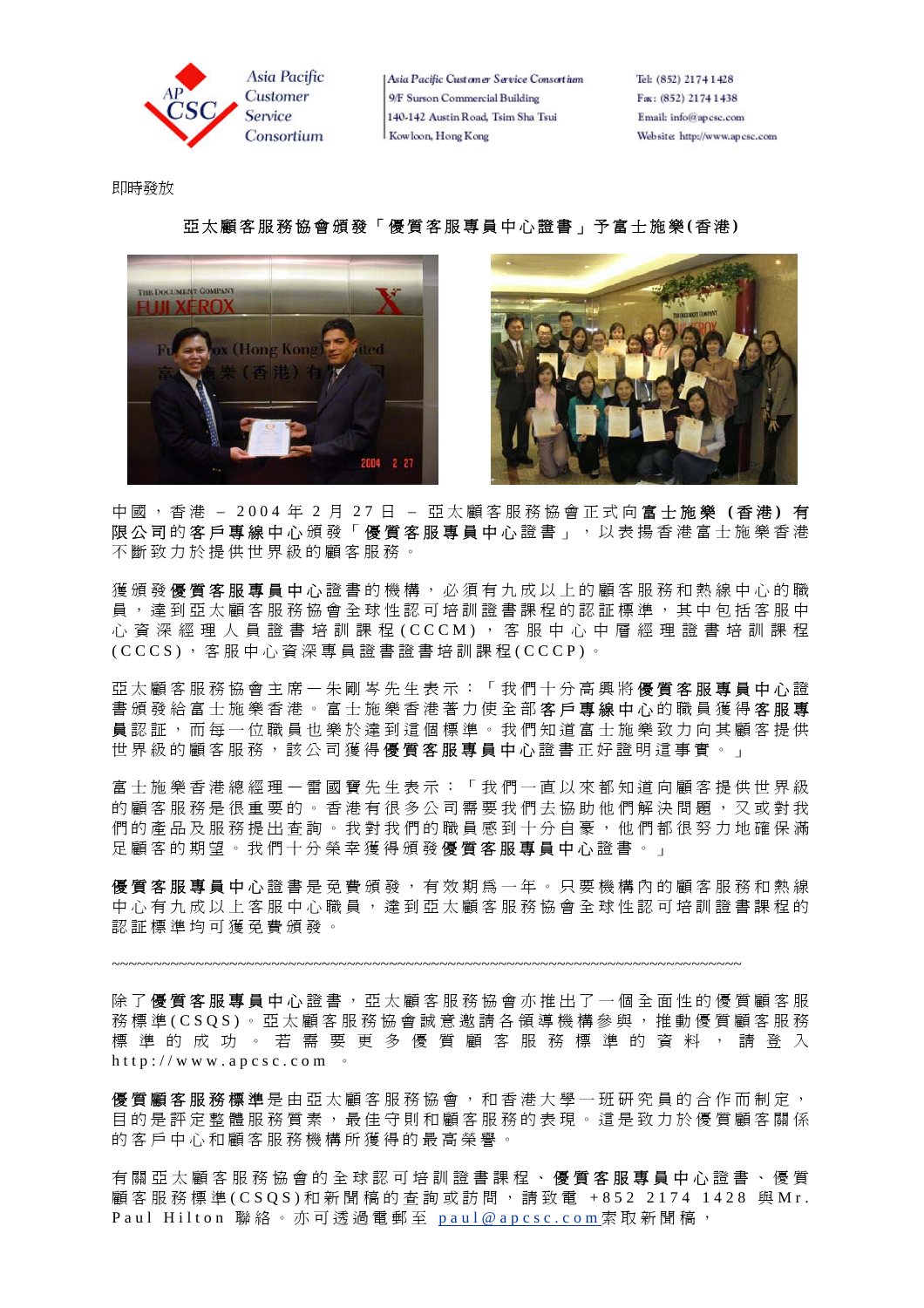

Tel: (852) 2174 1428 Fax: (852) 2174 1438 Email: info@apcsc.com Website: http://www.apcsc.com

#### 亞 太 顧 客 服 務 協 會 **( www.apcsc.com )**

亞太顧客服務協會 (APCSC) 成立的信念在於『 優質的客戶關係是增強競爭力的 唯一方法! 。協會的目標是在亞太區推廣優質顧客關係及服務質量,致力表彰各 機構和客服人才對客戶服務與企業所作出的雙贏貢獻。

~~~~~~~~~~~~~~~~~~~~~~~~~~~~~~~~~~~~~~~~~~~~~~~~~~~~~~~~~~~~~~~~~~~~~~~~~~~

亞太顧客服務協會提供全球性認可的培訓證書課程,範圍包括客戶服務、技術支 援和客戶關係管理等,所有證書課程均根據國際客戶服務標準。如有興趣認識亞 太顧客服務協會,請到www.apcsc.com 網頁瀏覽。

#### 富士施樂 **(** 香 港 **)** 有限公司 **( www.fujixerox.com.hk )**

富士施樂 ( 香 港 ) 有限公司是香港首屈一指的知識和文件管理方案供應商和系統集 成商。它成立於 1964年,當時稱為蘭克施樂 (香港) 有限公司。在 2000年 12月, 富士施樂 (香港) 有限公司成為富士施樂株式會社的成員。目前,該公司僱有五百 多名員工。

富士施樂 ( 香 港 ) 有限公司銷售及提供全面系列的知識與文件管理產品、解決方案 及服務,包括影像表格處理、檔案分類、以互聯網為基礎的工作流程整合系統、 數碼多功能設備(掃描、打印、傳真及影印)、辦公室儀器、速度達每分鐘打印 一百八十張的鐳射打印機、企業數碼打印與印刷系統、文件管理的外判服務及專 業服務。

富士施樂著力保護環境,以及其員工、客戶和社區的健康和安全。其在亞太區十 二個國家及地區的十四個銷售點和辦事處,均成功達到指定的環境管理標進,並 獲 發 ISO 14001 證書。香港富士施樂已於 2004 年 1 月獲英國品質保證局 (UKAS) 和香港品質保證局 (HKAS) 頒 發 ISO 14001 證書。

香港富士施樂是一家以人為本的公司,多年來秉持愛員工、重社群的業務信念, 先後獲獎無數,包括於一九九一年榮獲香港管理專業協會頒發首個質量大獎。自 此之後,香港富士施樂的總經理便獲委任為香港管理專業協會「優質管理獎」的 評審委員之一。一九九四年更與香港生產力促進局合組策略聯盟,共建香港生產 力促進局一富士施樂質量研究中心,致力在香港推出富士施樂優質的服務。此 外,富士施樂更獲「遠東經濟評論」選為二零零零至二零零三年度亞洲區之領導 機構之一。而富士施樂的客戶專線也獲 亞太顧客服務協會評選為「 **2002** 年度最佳 綜合支援隊伍」。

二零零一年,香港富士施樂在「遠東經濟評論」、「華爾街日報」及國際管理顧 問機構翰威特公司一項首次在亞洲區舉行的調查中獲選為香港最優秀僱主之一; 二零零二至二零零三年獲香港社會服務聯會選為「商界展關懷」計劃得獎機構之 一 。

如欲進一步了解富士施樂 ( 香港 ) 有限公司有關信息, 請致電富士施樂客戶專線:  $(852)$  2513 2513, 或瀏覽網頁 http://www.fujixerox.com.hk。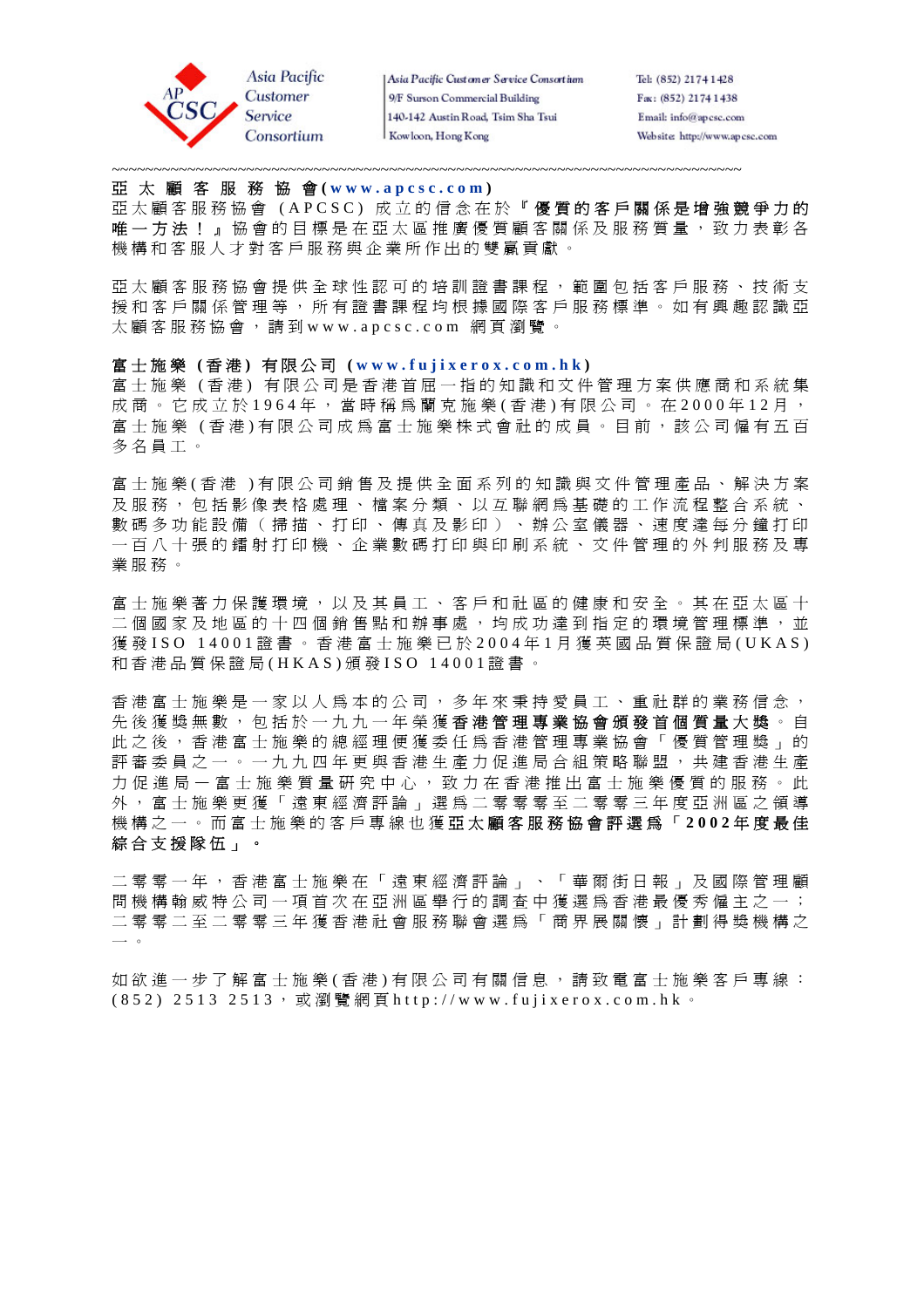

FOR IMMEDIATE RELEASE

# **APCSC Presents People Site Certification to Fuji Xerox (Hong Kong)**

HONG KONG, CHINA – February 27, 2004 – APCSC officially presents the **Customer Attention Center of Fuji Xerox Hong Kong** with a People Site Certification as recognition of Fuji Xerox's ongoing commitment in providing World-Class Customer Service.

The People Site Certification is awarded to organizations that have over ninety percent of their Customer Service and Call Center staff certified under APCSC's Global Certification program, which includes *Certified Call Center Manager (CCCM), Certified Call Center Supervisor (CCCS) and Certified Call Center Professional (CCCP)*.

"We're very pleased and excited to present this Certification to Fuji Xerox Hong Kong", said *Mr. Jason Chu, Chairman of APCSC*. "Fuji Xerox Hong Kong has taken extraordinary steps to get one hundred percent of their Customer Attention Center certified. Everyone is very pleased and we know that Fuji Xerox Hong Kong has made a tremendous effort in providing a World-Class service to its customers. The People Site Certification has now proved that."

*Mr. Ramagopal Rao, Managing Director of Fuji Xerox Hong Kong* commented, "We all know how important it is to provide World-Class service to our customers. There are many businesses in Hong Kong that depend on us when there is a problem or if there are any new enquires regarding our products and services. I am very proud of our staff; we all work very hard to ensure our customers' expectations are met and we are especially pleased to receive the People Site Certification."

The People Site Certification is offered free of charge and is renewed on an annual basis, provided that ninety percent or more of the staff remain certified under APCSC's Global Certification program.

~~~~~~~~~~~~~~~~~~~~~~~~~~~~~~~~~~~~~~~~~~~~~~~~~~~~~~~~~~~~~~~~~~~~~~~~~~~

In addition to the People Site Certification, APCSC has also introduced the CSQS – a 360 degree **Customer Service Quality Standard**. APCSC is inviting leading organizations to participate as a committee member and to contribute to the development of the standard. Please check http://www.apcsc.com for more information.

The CSQS has been developed in conjunction with the Asia Pacific Customer Service Consortium (**APCSC**) and in collaboration with researchers at the University of Hong Kong (**HKU**) to assess the overall service quality, best practice compliance and performance of the customer service operation. It is the highest certification that is awarded to call centers and customer service organizations that excel in customer relationship excellence.